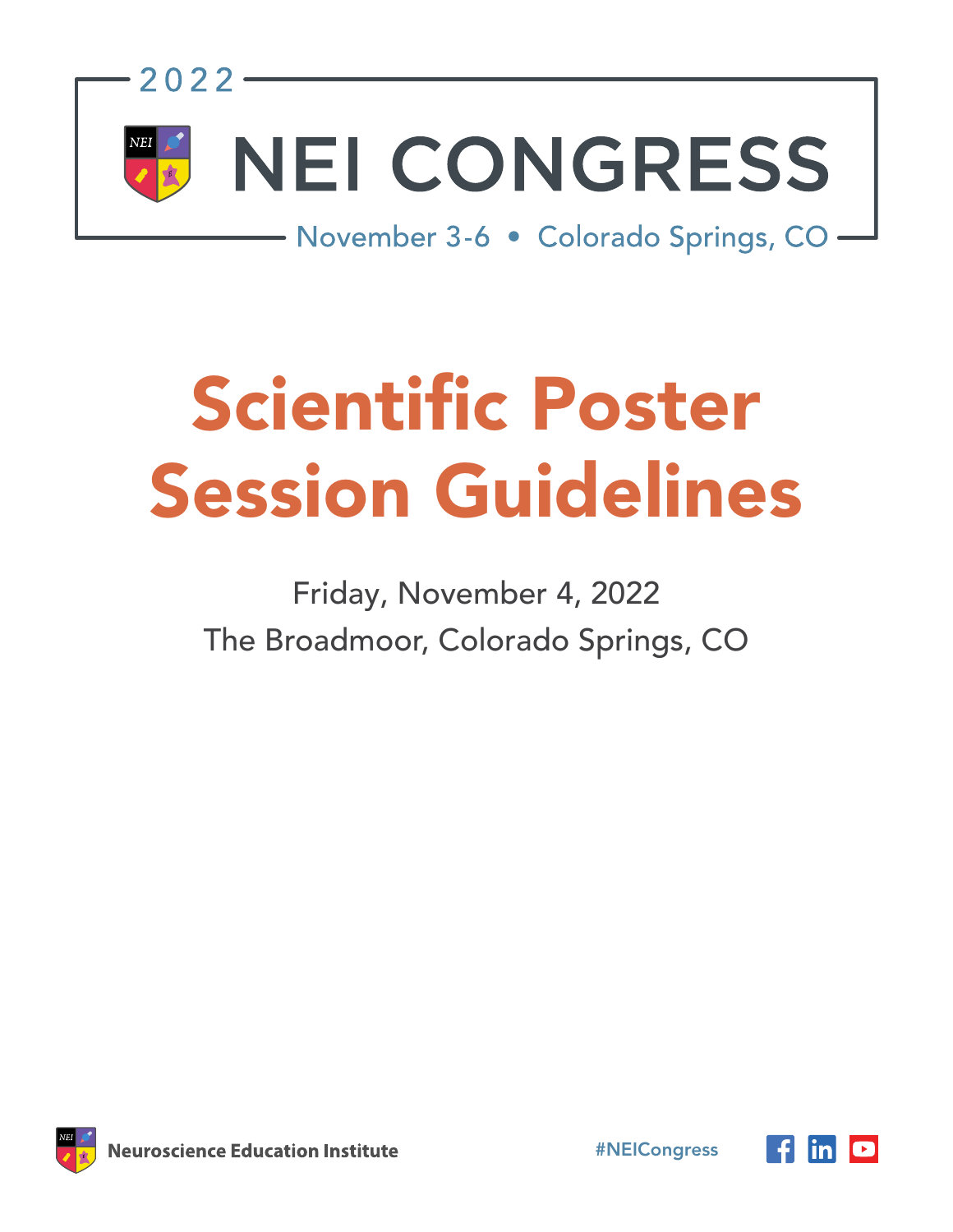This year's NEI Congress Scientific Poster Session will take place in person on Friday, November 4, 2022, at the Broadmoor, Colorado Springs, CO. Abstracts will be available for viewing on the Virtual Poster Library at [nei.global/vsp.](http://nei.global/vsp)

#### Location

The Broadmoor – Bartolin Hall | 15 Lake Circle Colorado Springs, CO 80906

#### Important Dates

| <b>August 15, 2022</b>  | Abstract submission deadline                                                                                        |
|-------------------------|---------------------------------------------------------------------------------------------------------------------|
| <b>August 26, 2022</b>  | Acceptance decisions emailed                                                                                        |
| September 10, 2022      | Withdrawal deadline*                                                                                                |
| September 23, 2022      | Deadline to submit final PDF of poster (see page 4 for details) and video<br>presentation (virtual presenters only) |
| <b>October 1, 2022</b>  | Deadline to submit late-breaking abstracts (see page 7 for details)                                                 |
| <b>October 1, 2022</b>  | Disclosures and CNS Spectrums Author Publishing Agreement due                                                       |
| <b>November 1, 2022</b> | Deadline to register for 2022 NEI Congress or 2022 Poster Session Presenter<br>Pass (required)                      |
| <b>November 2, 2022</b> | Abstracts available on NEI's Virtual Poster Library                                                                 |
| <b>November 4, 2022</b> | Scientific Poster Session                                                                                           |

*\*Empty display boards are unacceptable and unwelcome. Failure to display a poster may make you ineligible to present at next year's Scientific Poster Session.* 

# Poster Session Schedule (Onsite) and the Constant Constant Constantine Exercise Art Location: Bartolin Hall

| Thursday, November 3                     |                                                                          |
|------------------------------------------|--------------------------------------------------------------------------|
| $2:15$ pm $-4:45$ pm                     | Poster Set Up/Display                                                    |
| Friday, November 4                       |                                                                          |
| $8:00$ am $-3:00$ pm                     | Poster Set Up/Display, continued                                         |
| $3:00$ pm                                | Deadline for poster set up                                               |
| $3:30 \text{ pm} - 5:00 \text{ pm}^{**}$ | Scientific Poster Session**                                              |
| $5:00 \text{ pm} - 5:30 \text{ pm}$      | Poster Take Down. Posters remaining after this time will be disposed of. |

*\*\*Poster presenters must be available during this time. If your poster is not staffed, your abstract will not be published in CNS Spectrums.*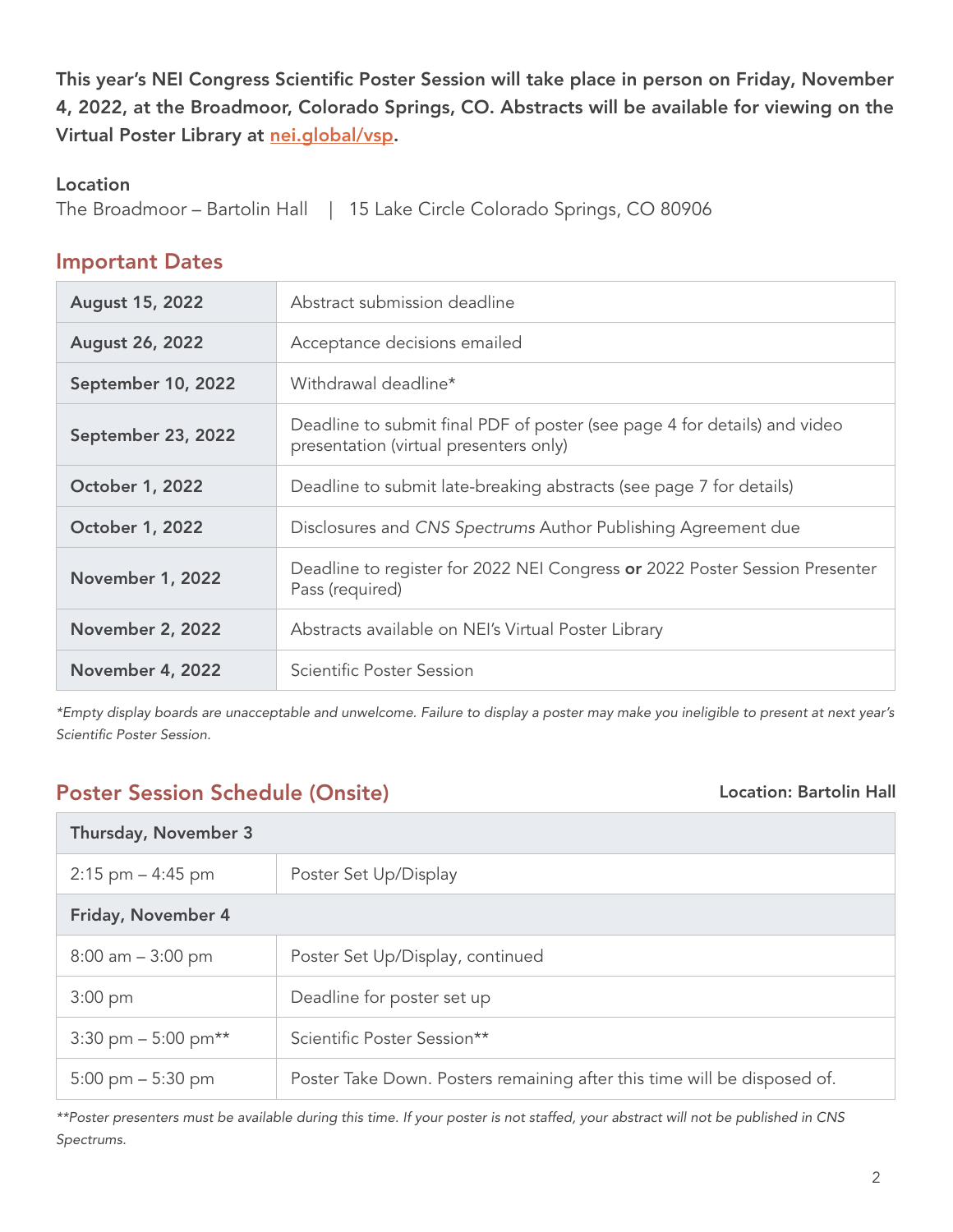Please read the below guidelines carefully to help ensure that the review process is as efficient as possible. Submit your abstract at [nei.global/cng.poster.](http://nei.global/cng.poster)

# General Guidelines

- All poster presenters (virtual or onsite) must be registered for 2022 NEI Congress OR purchase the Poster Session Presenter Pass by November 1, 2022 (see page 5 for additional details).
- There is a **maximum** of two (2) posters per one (1) presenter. NEI does not guarantee a side-by-side poster display board assignment.
- Abstracts must be submitted by the author, a co-author, or the author's assistant. Submission by a third party is prohibited.
- All authors should be involved in the development, and approve the final version, of any abstract and poster that bears their name.
- The presenter must be one of the authors listed on the submitted abstract.
- Encore (repeat) presentations of abstracts and case-report presentations are welcome for submission; however, they are not eligible for publication in *CNS Spectrums*.
	- Repeat presentations must include the original citation.
	- Case reports must have a specified teaching point (i.e., how this case informs clinical practice).
- Adapted or repurposed abstracts and case report presentations are welcome for submission.
	- To be eligible, the content must contain new/additional data, analyses, and/or interpretations.
- By submitting the abstract and PDF of the poster, the authors consent to have the information published online at [nei.global/vsp.](http://nei.global/vsp)
- Promotion Prohibited: Presenters may not present, display, or distribute any part of their presentation outside of the designated Scientific Poster Session area.
- Commercialization Prohibited: No order forms, promotions of other speaking engagements, information on consultant services, or other promotional items may be distributed at the Scientific Poster Session.
- NEI does not have an embargo policy for accepted Scientific Poster Session abstracts and posters.
- All presenters **must** be at their assigned boards by 3:15 pm on Friday, November 4. If your poster is not staffed at that time your abstract will not be published in *CNS Spectrums*.
- Optional: You may prepare and bring handouts needed for your poster presentation (figures, tables, etc.). We recommend bringing 80 copies. You may also add a link or QR code to your poster that directs attendees to your poster PDF.
- The poster number affixed to the display board must always remain visible.
- NEI recommends that posters be hand-carried to the conference. If you must ship your poster, please note that any costs associated with shipping will be the presenter's responsibility.
- The maximum area per poster is 4' high by 8' wide. The recommended poster size is 3.5' high x 7.5' wide.
- Keep posters as lightweight as possible. Do not mount materials on heavy board which is difficult to affix to the display board.
- Presenters are responsible for bringing push pins or Velcro to secure their poster to the display board. A limited supply will be available inside the Scientific Poster Session room.
- Posters remaining after 5:30 pm on Friday, November 4, will be disposed of.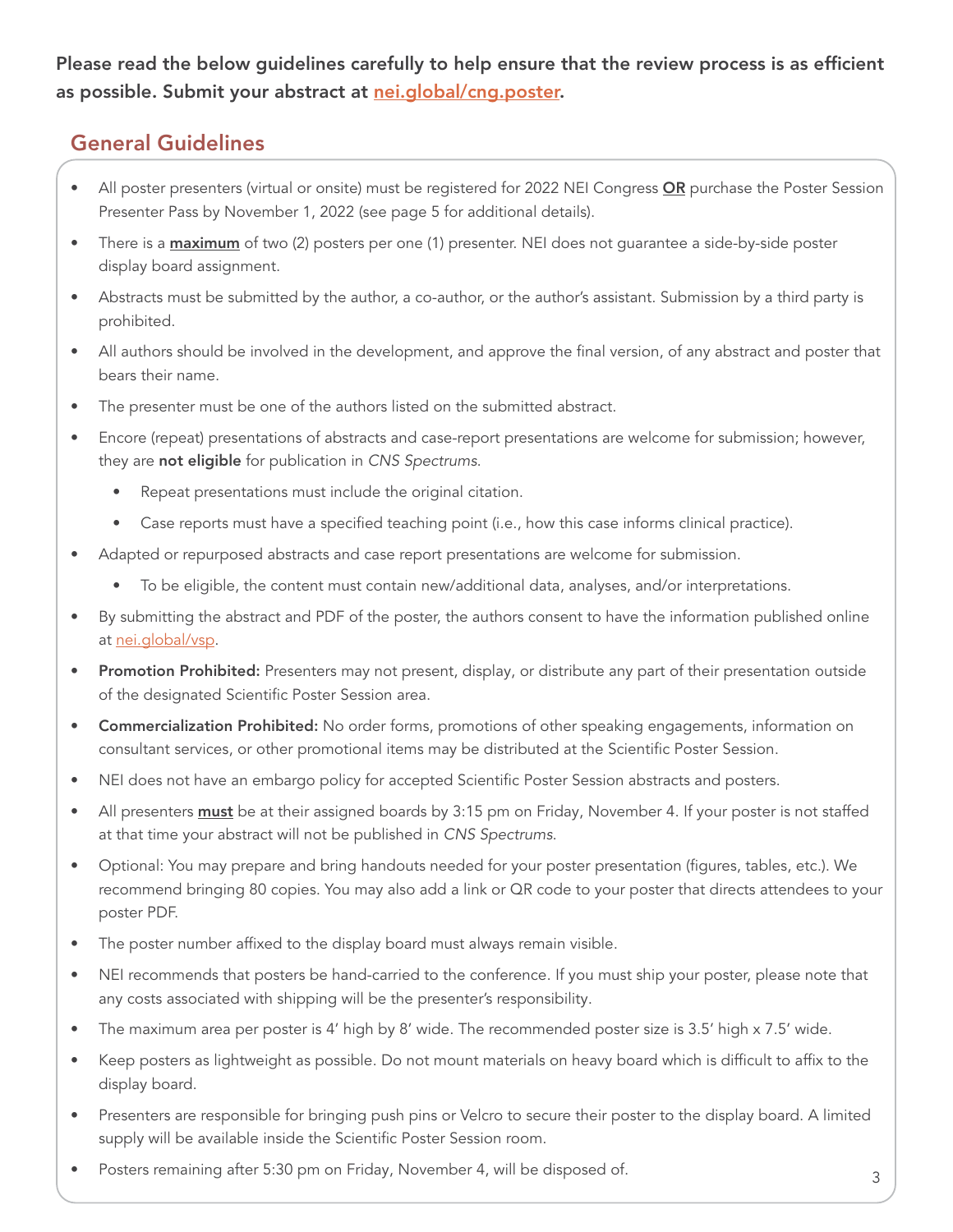# Abstract Guidelines

- An abstract (max. 3,000 characters) is required for each poster submitted. The abstract is to be a concise description of the purpose, methodology, results, and importance of the proposed presentation.
- Before submitting your abstract, review it for spelling errors (including author names and affiliations), typos, and omitted information. Abstracts with extensive copy-editing errors will not be eligible for publication in *CNS Spectrums*.
- Author listings should reflect those who did the research and can take accountability for its conduct, and for the analysis and interpretation of the findings.
- Abstracts must include the following information:
	- Title: Research reported must bear a title (max. 150 characters) accurately reflecting the study population and/or the population to which the results will be applied. If the resultant title is too unwieldy, the relevant additional information must be included within the body of the abstract.
	- Introduction: Background to the study, the motivation behind the study, and/or the specific question or hypothesis addressed in the study.
	- Methods: Design of the study, setting *(location and level of clinical care)*, patients or participants *(manner of selection and number who entered and completed the study)*, interventions *(if any)*, main outcome measures *(primary study outcome measure as planned before data collection)*.
	- Results: Key findings *(state specific findings and inferences explicitly)*.
	- Conclusions: Include direct clinical applications *(summary for the abstract)*.
	- Funding: All sources of funding for the study must be acknowledged (including "no funding").
	- Study registration number: If applicable.
- References should not be included in the abstract.
- Presenting authors must agree to reveal the structure of a compound or gene if it is mentioned in the abstract.
- NEI requires investigators to affirm that all experimental protocols in animal studies were approved by the Institutional Animal Care and Use Committee and were conducted in accordance with the National Institutes of Health *Guide for the Care and Use of Laboratory Animals*, or by the applicable requirements of the investigator's institution.

# Poster Guidelines

- Title and author(s) listing order and affiliations should be the same as that on the abstract.
- Poster organization should match organization of the abstract, and include these additional items:
	- Key contributors: List and describe their contributions to the research and development of the poster.
	- Breaking data: Indicate (e.g., in a footnote) if there are any new data that are different from those on the accepted abstract.
	- References: if applicable.

If there is not enough room for detailed information, supplementary sources (accessed via a QR code) can be used to expand on these.

The recommended poster size is 3.5' high x 7.5' wide.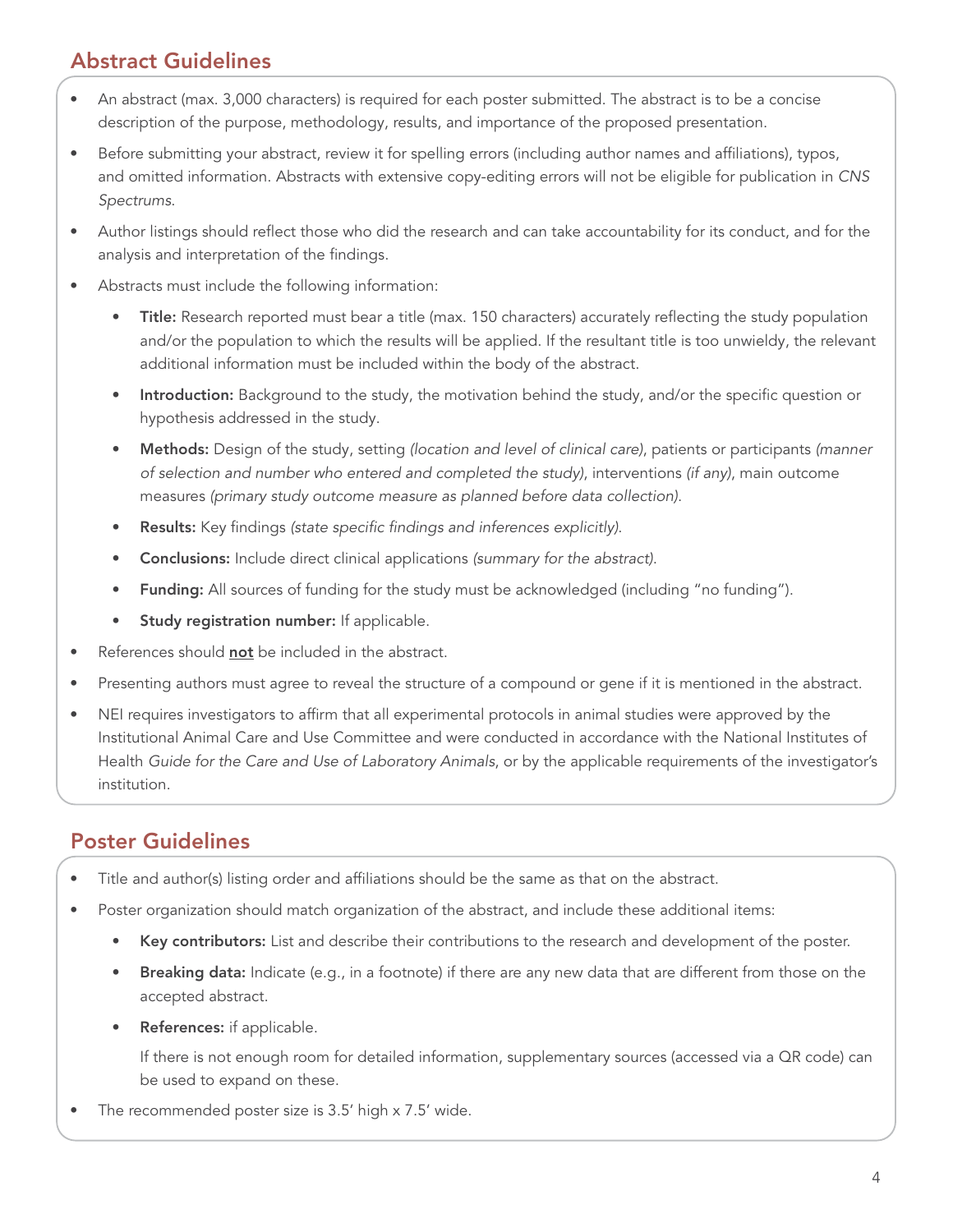# Submission

There is no fee to submit an abstract. All abstracts must be submitted by August 15, 2022. *NOTE: authors who submit abstracts are not automatically registered for the conference.*

# Required Registration

All poster presenters (virtual or onsite) must register for the 2022 Congress OR purchase the Poster Session Presenter Pass by November 1, 2022. Badges will be required to enter the Scientific Poster Session room. Security guards will be checking badges at the doors. Badges are not transferable.

> Register now for [2022 NEI Congress](https://www.neiglobal.com/Congress/CNGRegDetails/tabid/154/Default.aspx)

[Register now for Poster](https://www.neiglobal.com/General/InvProductDetails/tabid/104/action/INVProductDetails/args/3297/Default.aspx)  Session Presenter Pass

# Abstract Review & Acceptance Process

All abstracts will be reviewed for their scientific merit and relevance to the conference by NEI's Review Committee and acceptance will be based on their recommendation.

# Acceptance Confirmations

A decision letter of acceptance or denial will be sent via email to the primary listed contact by August 26, 2022. If you do not receive an email by that date, please contact Ali Brown at [abrown@](mailto:abrown%40neiglobal.com?subject=) [neiglobal.com](mailto:abrown%40neiglobal.com?subject=).

#### If your abstract is accepted, complete the forms below by October 1, 2022:

- All authors must complete an online [disclosure form](https://forms.gle/6M5DTYffWXXc8e47A)
- The 1st author must complete a *CNS Spectrums* [Author Publishing Agreement](https://neiglobal.sharepoint.com/:f:/g/EhHHaOUZXqpEh3NPyaNXXlkBH-hrlcjzRQQO9kh551eceg?e=ICd9rG ) (Non-Open Access Articles) form and upload [here](https://neiglobal-my.sharepoint.com/:f:/p/abrown/ErGClcbBfqREj7YmDCA9QzEBcRtsLFFE-DAk1cEIfvhxUg).

#### Revisions/Changes

To make any revisions or changes to your abstract, email [abrown@neiglobal.com](mailto:abrown%40neiglobal.com?subject=) by September 10, 2022.

*Abstracts with extensive copy-editing errors will not be eligible for publication, given the integrity of the journal and the Neuroscience Education Institute.*

# Abstract Withdrawal

Email [abrown@neiglobal.com](mailto:abrown%40neiglobal.com?subject=) to withdraw your abstract by September 10, 2022. Include your poster title in the email.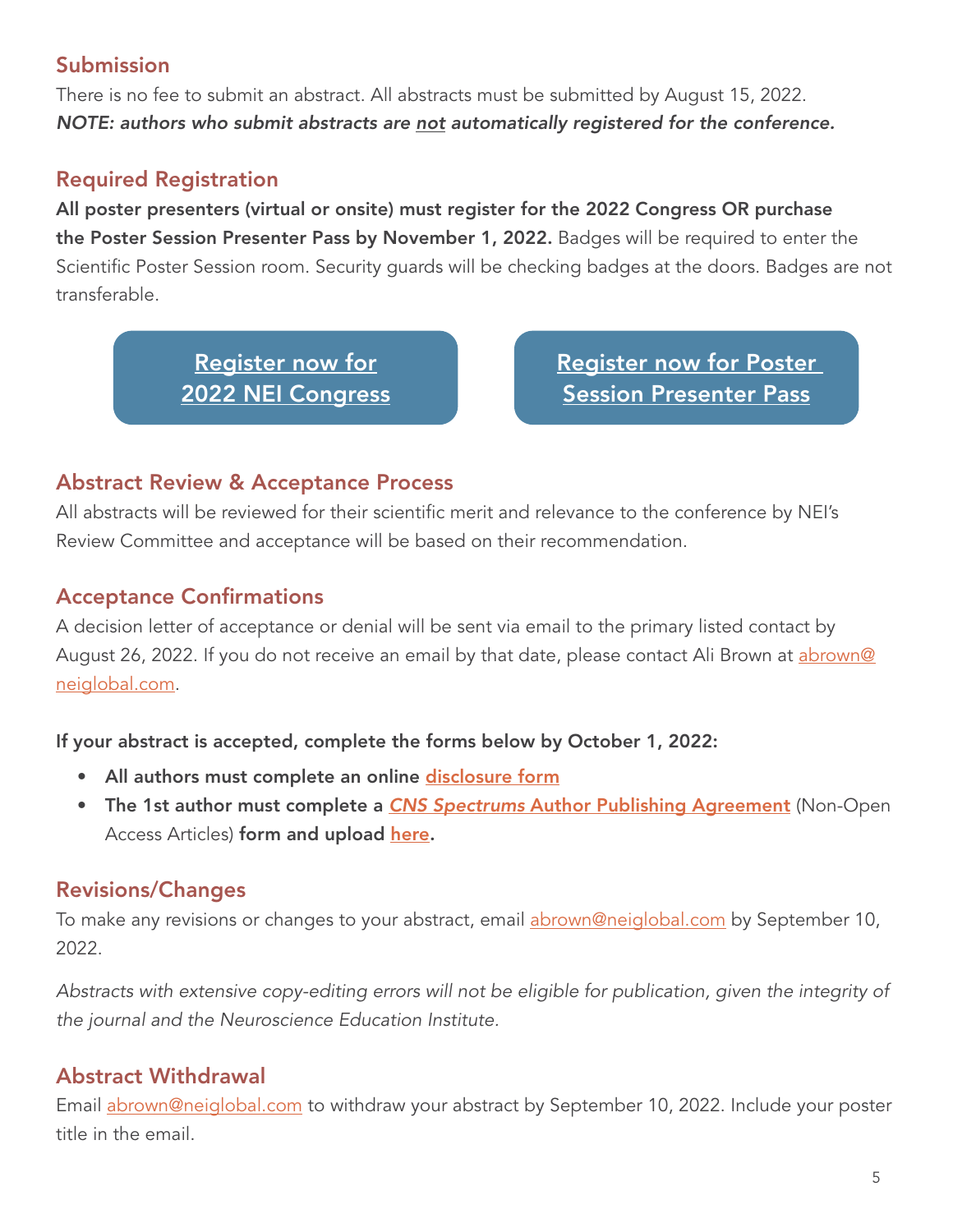# Young Investigator Poster Awards!

NEI will recognize the three best abstracts submitted by Young Investigators at the 2022 NEI Scientific Poster Session. The presenting author will receive the following:

#### 1st Place (\$1,299 value):

- Abstract will be highlighted in the *CNS Spectrums* journal
- One free 2023 NEI Congress registration (up to \$899 value)
- 12 months of NEI Membership (includes online subscription to *CNS Spectrums* journal)
- Signed copy of "Stahl's Essential Psychopharmacology, 5<sup>th</sup> Edition"
- NEI podcast episode to discuss your research

#### 2nd Place (\$299 value):

- Abstract will be highlighted in the *CNS Spectrums* journal
- 12 months of NEI Membership (includes online subscription to *CNS Spectrums* journal)

#### 3rd Place (\$50 value):

- Abstract will be highlighted in the *CNS Spectrums* journal
- \$50 off your next NEI activity or Membership

# Pre-Judging Information

All Young Investigators who submit an abstract by August 15, 2022 and a PDF copy of their poster by September 23, 2022 will be automatically entered into the competition. Poster competition judges will review and score all abstracts and posters in advance so that the winners can be recognized during the Scientific Poster Session.

# [Upload your single page PDF poster here](https://neiglobal-my.sharepoint.com/:f:/p/abrown/ErGClcbBfqREj7YmDCA9QzEBcRtsLFFE-DAk1cEIfvhxUg)

#### Posters will be judged on the following criteria:

- Scientific Merit: Level to which the information presented adds to the field.
- Methods: Quality of description of data collection methods and appropriateness of methods used.
- Presentation & Organization: Degree to which it is an understandable, organized, and concise presentation of data.